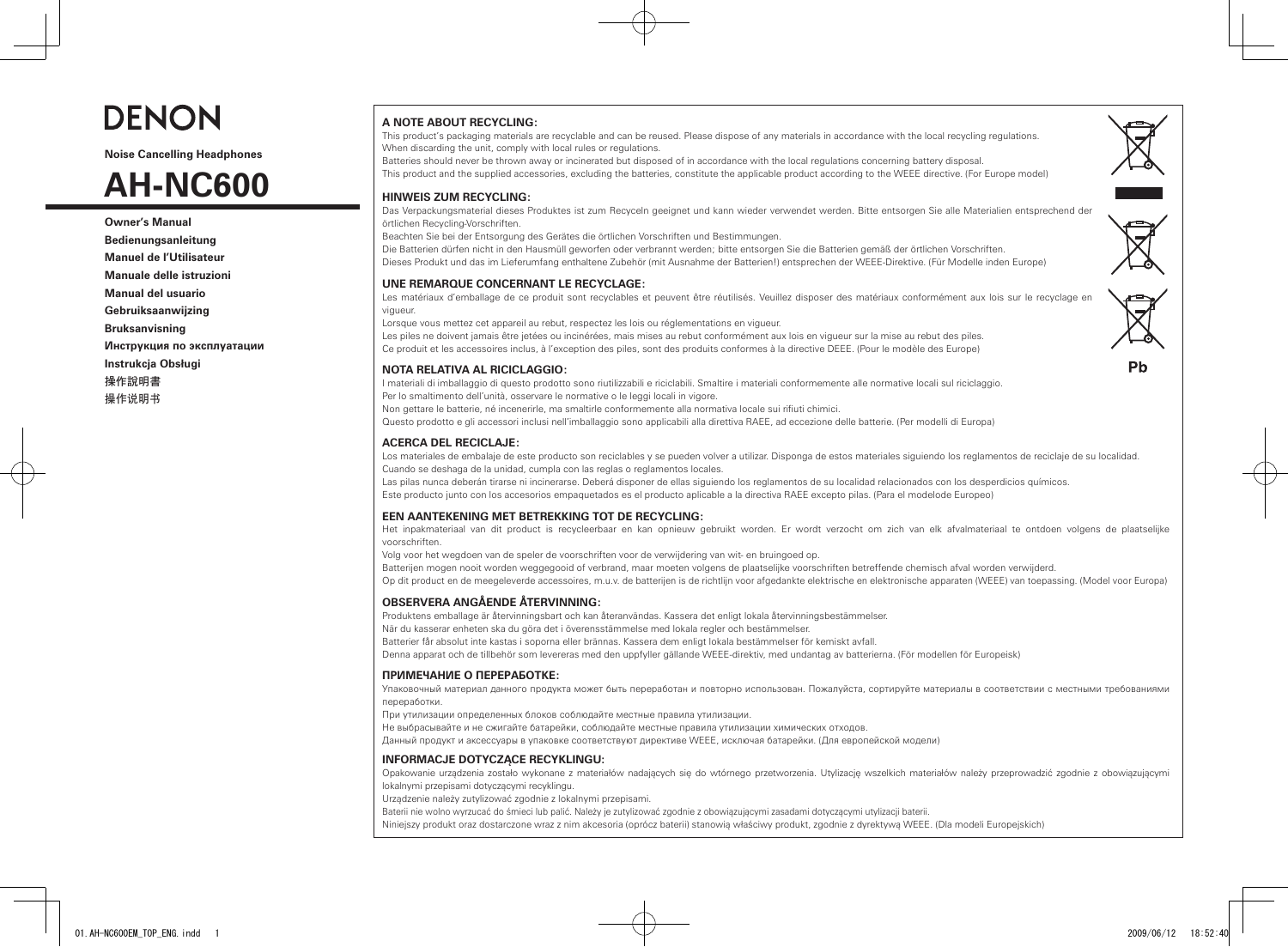#### •**Declaration of conformity**

We declare under our sole responsibility that this product, to which this declaration relates, is in conformity with the following standards: EN55013, EN55020.

Following the provisions of 2004/108/EC Directive. (For Europe model)

#### •**Konformitätserklärung**

Wir erklären unter unserer Verantwortung, daß dieses Produkt, auf das sich diese Erklärung bezieht, den folgenden Standards entspricht: EN55013, EN55020. Entspricht den Verordnungen der Direktive 2004/108/EC. (Für Modelle inden Europe)

#### •**Déclaration de conformité**

Nous déclarons sous notre seule responsabilité que l'appareil, auquel se réfère cette déclaration, est conforme aux standards suivants: EN55013, EN55020. D'après les dispositions de la Directive 2004/108/EC. (Pour le modèle des Europe)

#### •**Dichiarazione di conformità**

Dichiariamo con piena responsabilità che questo prodotto, al quale la nostra dichiarazione si riferisce, è conforme alle seguenti normative: EN55013, EN55020. In conformità con le condizioni delle direttive 2004/108/EC. (Per modelli di Europa)

#### •**Declaración de conformidad**

Declaramos bajo nuestra exclusiva responsabilidad que este producto al que hace referencia esta declaración, está conforme con los siguientes estándares: EN55013, EN55020. Siguiendo las provisiones de las Directivas 2004/108/EC. (Para el modelode Europeo)

•**Conformiteitsverklaring**

Wij verklaren uitsluitend op onze verantwoordelijkheid dat dit produkt, waarop deze verklaring betrekking heeft, in overeenstemming is met de volgende normen: EN55013, EN55020. Volgens de bepalingen van de Richtlijnen 2004/108/EC. (Model voor Europa)

#### •**Konformitetsintyg**

Härmed intygas helt på eget ansvar att denna produkt, vilken detta intyg avser, uppfyller följande standarder: EN55013, EN55020. Enligt stadgarna i direktiv 2004/108/EC. (För modellen för Europeisk)

#### •**Декларация о соответствии**

Со всей единоличной ответственностью заявляем, что изделие, к которому относится данная декларация, полностью соответствует следующим стандартам: EN55013, EN55020.

Удовлетворяет положениям директивы 2004/108/EC. (Для европейской модели)

#### •**Deklaracja zgodności**

Oświadczamy, pod naszą wyłączną odpowiedzialnością, że produkt ten, do którego deklaracja się odnosi spełnia następujące standardy: EN55013, EN55020.

Spełnia postanowienia Dyrektywy 2004/108/EC. (Dla modeli Europejskich)

# **ENGLISH**

### **Caution on handling**

• Be sure to hold the plug when unplugging the cable.

• **Do not place undue stress on the cable, as this can result in wire disconnection or damage.** Observe the following for

#### correct usage. • **Do not pull the cable unduly.**

• Do not fold the cable.

- When connected to a portable device, do not leave the portable device hanging.
- Do not wind onto the AH-NC600 or portable devices.
- If you leave a connected portable device hanging, it may become disconnected and fall. Take care as DENON does not guarantee portable devices.
- Metal parts will touch your skin. People with allergies to metal should not use these headphones. If you feel that the headphones irritate your skin, stop using them and contact a physician or your store of purchase for advice.
- Always keep the headphones (particularly the ear pieces) clean. If they are dirty, this may reduce their performance. Use a soft cloth to gently wipe off the dirt.
- Do not use benzene, thinners, or other organic solvents or insecticides on the main unit since they may cause a change in quality or color.
- The headphones have a structure by which the sound tends to leak out if the volume is too high. Be considerate of others.
- The ear pieces may deteriorate after extended usage or storage. • Do not expose to high temperatures.

Do not expose to direct sunlight. Pay particular care with the inside of cars in hot weather. The components may be warped or damaged by high temperatures.

### **Safety precautions**

- Listening at high volumes that irritate your ears can have a negative influence on your hearing.
- Do not use headphones while driving a bicycle, motorcycle or automobile. Doing so could lead to accidents.
- When using headphones, for safety keep the volume to a level at which surrounding sounds can be heard.
- Do not put in water or dampen.
- Doing so could damage or deform them.

# **Accessories**

Check that the following parts are attached in addition to the main unit:

| (M size ear pieces are pre-fitted on the headphones.) |
|-------------------------------------------------------|
|                                                       |
|                                                       |
|                                                       |
|                                                       |
|                                                       |
|                                                       |



# **Features**

- Reduces ambient noise by 99%<sup>\*</sup>
- **Compressed Audio Restorer improves the fidelity from your portable audio player**
- **Radial Cascade Damper reduces cable transmitted vibration noise**
- **Acoustic Optimizer and 13.5 mm driver for clear, dynamic sound**
- **Ergonomic In-ear design for the best fit and increased comfort**
- \*: Noise energy ratio in the range reaching the ears when the AH-NC600 is mounted and when it is not mounted.
- Noise within the audible range  $(20 \sim 20,000$  Hz) is reduced an average of 99% thanks to the sound isolating effect of the newly developed ear piece and the generation of a noise canceling signal.
- \*: May differ according to a wearing condition.

#### **Inserting the battery**

Leave the AH-NC600 power off.

- 1. Slide the rear lid in the direction of the arrow and remove it. 2. Load the battery properly as indicated by the marks in the
- battery compartment.
- 3. Put the rear cover back on.







- 
- Do not place heavy objects on, heat, or pull on the headphones.